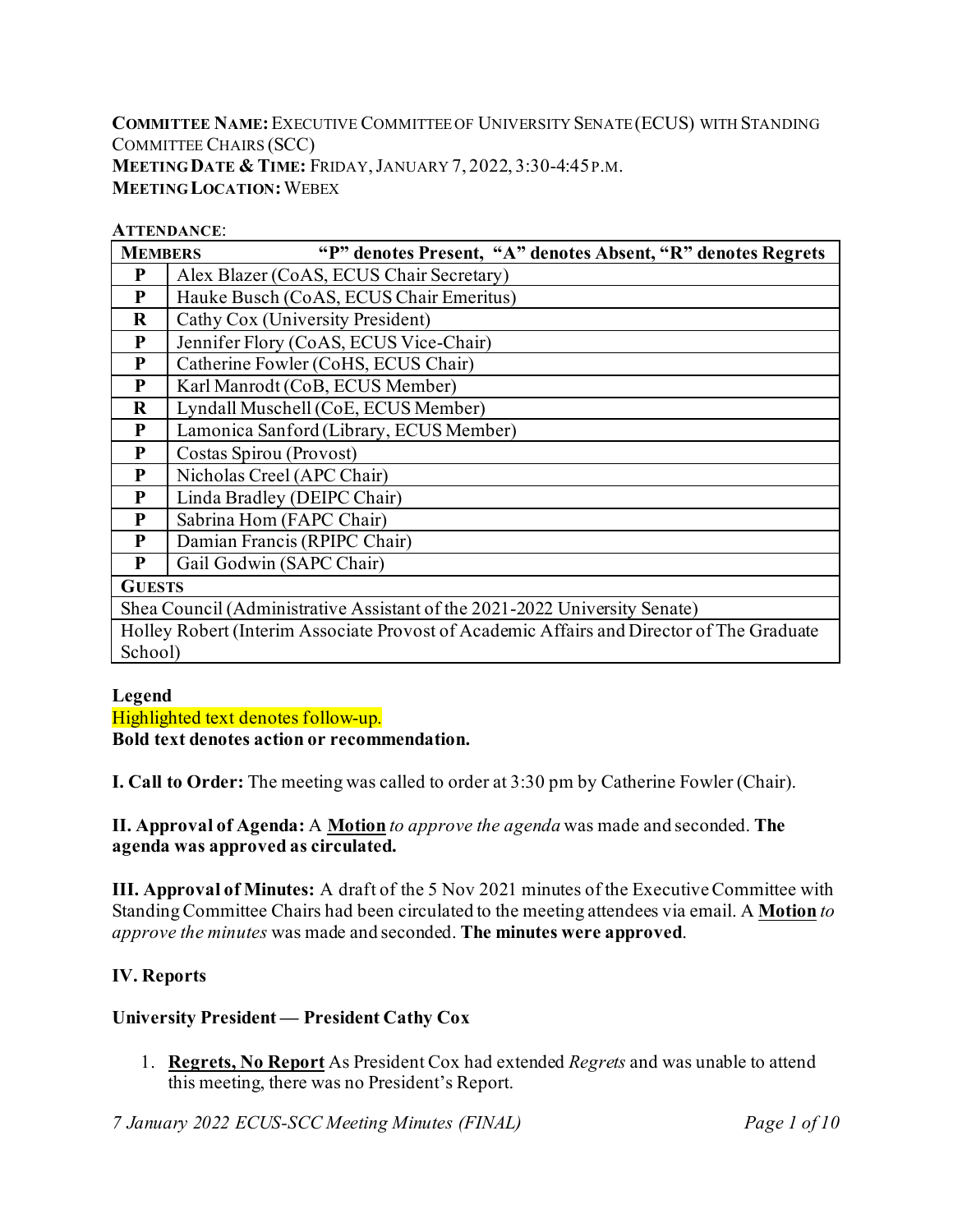#### **University Provost — Associate Provost Holley Roberts for Provost Costas Spirou**

- 1. **A USG Provost Meeting** with Dr. Stuart Rayfield, Interim Executive Vice Chancellor for Academic Affairs took place on January 4th. The discussion included:
	- a. Focus on student success
	- b. Connect academic programs to the needs of the State of Georgia.
	- c. Momentum Summit V-March 10, 2022 (institutional teams)
	- d. Provost sector meetings and individual meetings with Dr. Rayfield will be scheduled during the semester.
	- e. PTR work continues and more feedback will be provided soon.
	- f. Legislative session begins on Monday, January 10, 2022.
	- g. COVID related guidelines will continue for the Spring 2022 semester.
	- h. Mental Health Initiative (see https://www.usg.edu/mentalhealth/institution info).
	- i. ACT/SAT is required for Fall 2022. USG is working to schedule a January test day at University of Georgia and Georgia Southern University.
- 2. **New Faculty Orientation** took place on January 5th.
- 3. **GC's 25th Anniversary of the Liberal Arts Mission** The next event to celebrate the 25th GC designation as Georgia's Public Liberal Arts institution of higher education will take place on January 27, 2022: "25 Years of Liberal Arts in the Health Sciences" (College of Health Sciences).
- 4. **Center for Teaching and Learning** programming includes
	- a. Georgia VIEW Bootcamp: Get Ready for the New Semester (January 12th  $\omega$  9:00) to 11:00 a.m.)
	- b. Recording Videos Using Recording Software (Kaltura)/ Using Technology Devices for Video Recording Presentations and How-to Videos (January 26 @ 2:00 p.m.)
	- c. Flipping the Classroom (February 10th  $\omega$  3:30 p.m.)
	- d. Community Building in a Digital Environment (February 15th  $(\overline{a})$  noon)
	- e. Getting Ready for the Mid-Term Grading: Taking Full Advantage of the D2L Grade Book (February  $16th$   $\omega$  3:00 p.m.)
	- f. Developing Student Critical Thinking Through Higher-Order Questioning (February 25th  $\omega$  3 p.m.)
	- g. Engaging Students and Facilitating Interaction Using Technology (March 9th  $\omega$ ) 3:00 p.m.)
	- h. Teaching with GeorgiaVIEW: Tips, Tricks, and New Tools to Enhance Teaching and Class Management (March 16th  $\omega$  2:00 p.m.)
	- i. Digital Access: Using Apps in Office  $365$  to Support T&L (April 12th  $\omega$ , 3:30) p.m.)
	- j. Housekeeping Tips and Best Practices for Course Maintenance in D2L (April 14th  $\omega$  3:00 p.m.)
	- Please contact the Center for Teaching and Learning for additional information.
- 5. **GC Journeys Planning Mini-Grants** up to \$5,000 are available for departments to analyze the department/program's current GC Journeys plan and to create an action plan for institutionalizing, strengthening, and/or expanding students access to Transformative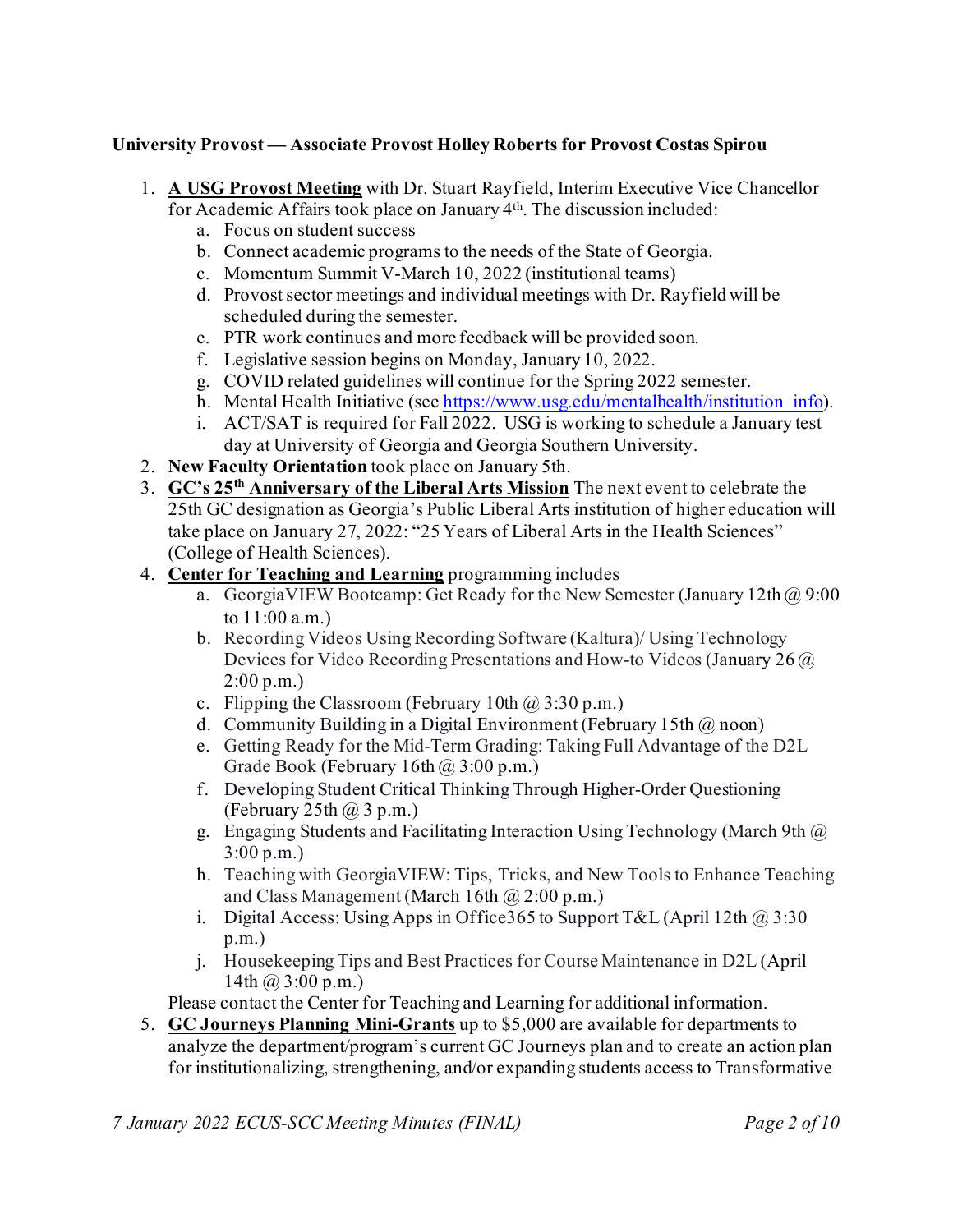Experiences (High-Impact Practices) within the department's curriculum. This year's award recipients are:

- a. Department of Accounting
- b. Department of English
- c. Department of Management, Marketing, & Logistics
- d. Department of Psychology
- e. Department of World Languages and Cultures
- 6. **Affordable Learning Georgia**, an initiative of the University System of Georgia focused on providing affordable course materials, recently released a "Request for Proposals for Affordable Materials Grants." Applications are due by February 14, 2022. Two types of grants are available:
- 7. **Transformation Grants** support individual instructors, teams of instructors, and entire departments, along with supporting professional staff, in replacing their existing commercial textbooks and materials in a specific course with no- or low-cost-to-students learning materials. The maximum award for Transformation Grants is \$30,000.
- 8. **Continuous Improvement Grants** support projects that increase the sustainability of open educational resources through substantial revisions and the creation of new materials. The maximum award for Continuous Improvement Grants is \$10,000.
	- a. An Intent to Apply Form should be submitted no later than January 14, 2022. For more information, contact Shaundra Walker, ALG Faculty Champion, at [shaundra.walker@gcsu.edu](mailto:shaundra.walker@gcsu.edu) or ext. 0987; or Chandra Cheatham, Grant and Contract Administrator a[t chandra.cheatham@gcsu.edu](mailto:chandra.cheatham@gcsu.edu) or ext. 8621.
- 9. **Board Policy 8.3 Provost Task Force Update**. A 12-member Provost Task Force (8 members from the University Senate) will review existing university policies and then identify and recommend changes to ensure that Georgia College is compliant with BOR approved updates to Board Policy 8.3 (October 12, 2021). Recommendations from the task force to the Provost are expected by February 1, 2022.
- 10. **COVID-19 Testing Clinics** will be offered for students, staff and faculty:
	- a. Friday, January 7: 10:00 AM 12:00 PM in Magnolia Ballroom
	- b. Monday, January 10: 9:00 AM 2:00 PM in Magnolia Ballroom
- 11. **COVID-19 Syllabus Statement-Spring 2022** The health and safety of our community will always remain our top priority. Although not required, we strongly encourage students to get a COVID-19 vaccine. Similarly, unvaccinated individuals are also strongly encouraged to continue wearing a mask or face covering in the classroom as well as at social gatherings. Vaccinated individuals should also consider wearing a mask or face covering while indoors. Please consult the university'[s website](https://nam11.safelinks.protection.outlook.com/?url=https%3A%2F%2Fwww.gcsu.edu%2Fcovid19&data=04%7C01%7Ccostas.spirou%40gcsu.edu%7C303fd1d1c73c485bd44508d9d1615c8a%7Cbfd29cfa8e7142e69abc953a6d6f07d6%7C0%7C0%7C637771038360457371%7CUnknown%7CTWFpbGZsb3d8eyJWIjoiMC4wLjAwMDAiLCJQIjoiV2luMzIiLCJBTiI6Ik1haWwiLCJXVCI6Mn0%3D%7C3000&sdata=naeTE1GHNtDSpmD8WbMfawoeq3cYRffeUEkf%2FSXgYZQ%3D&reserved=0) for COVID related updates and resources.

### **Subcommittee on Nominations (SCoN) — Chair Jennifer Flory**

### 1. **Election Oversight**

- a. All election processes and constituency designations were turned in by each college by December 1.
- b. Letters were sent to college deans and library director asking for senate election results, to be turned in to Senate by February 1, 2022. CoAS, CoB, and CoHS have elected faculty senators with a term of service ending in April 2022.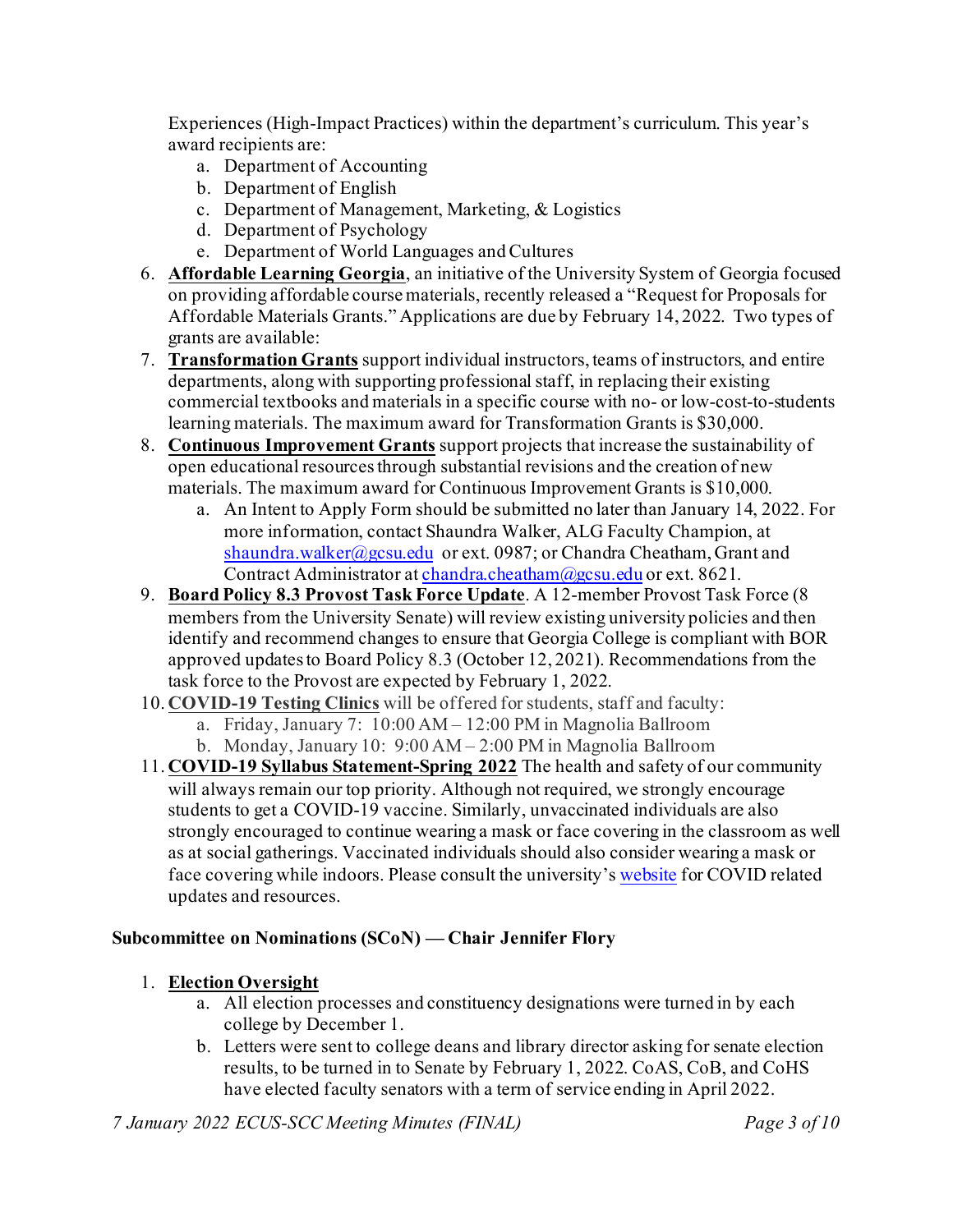- c. An email will be sent to all faculty to request nominations for the at-large senate position (nomination period: Feb. 1 to Feb. 8, elections: Feb. 9-16). ECUS will verify nominee eligibility. At-large faculty senator election results will be announced to the university community by March 1, 2022.
- d. After elections, Jennifer (EFS) and Cat (Volunteers) will review and populate University-Wide Committees with Senate Representation.
- e. ECUS/SCC will vote on at-large election procedures at our next meeting.

### 2. **Revised Slate of Nominees**

- a. James Schiffman (CoAS) resigned effective December 31, 2021. The Department of Communication is in the process of electing a senator to replace him on Senate and APC. James will also need to be replaced as the elected faculty senator on the University Curriculum Committee.
- b. Jennifer Graham became Chief Diversity Officer on January 4, 2022. She will serve on the Diversity, Equity, and Inclusion Policy Committee.
- c. John Swinton is replacing Jesse Folk as Elected Faculty Senator serving on FAPC as of January 7, 2022.
- d. Once all these changes have been resolved, I will update the Slate of Nominees and Bylaws Compliance report and send to ECUS/SCC for review.

### 3. **Governance Retreat**

a. The tentative date is Monday, August 8.

# 4. **Potential Future Parliamentarians for 2022-23**

- a. Stephanie Jett
- b. Natalie King
- c. Bill Fisher

# **Executive Committee of University Senate (ECUS) — Chair Catherine Fowler**

- 1. **Motions** Awaiting President's action on 2122.FAPC.002.R Motion to request local campus authority to require masks in the classroom; 2122.ECUS.001.R A Call for Increased Local Control of Campus Health and Safety Measures, Including Measures Necessary to Address COVID-19; 2122.ECUS.002.R Motion to approve the revised University senate handbook.
- 2. **Governance Calendar** is awaiting feedback from the Provost's Office.
- 3. **Meeting Format** The format (face-to-face or online) of the January 2022 governance meetings are to be determined.

# **Academic Policy Committee (APC) — Chair Nicholas Creel**

- 1. **Student Academic Bill of Rights & Responsibilities** The committee reviewed and discussed updates to the Student Academic Bill of Rights & [Responsibilities.](https://www.gcsu.edu/studentlife/student-handbook)
	- a. We will contact SGA to help update this code.
	- b. We will also seek to help improve SRIS quality by looking for ways to let students know what is appropriate to put on them.

### 2. **ECUS-SCC Discussion**

a. Comment: Perhaps the discussion regarding appropriate SRIS feedback (for instance, not commenting on instructor appearance) could occur during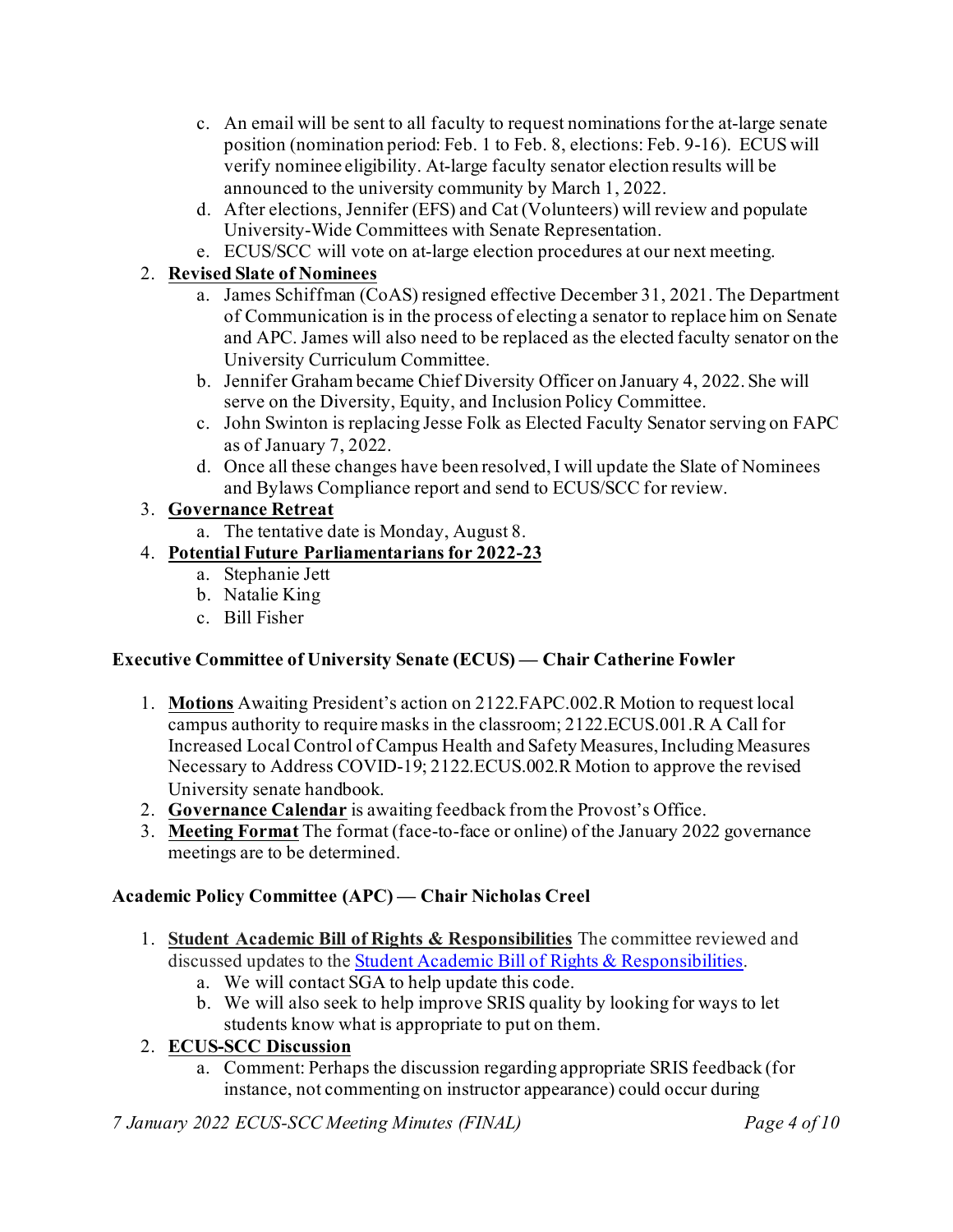orientation. Perhaps evaluations could be moved earlier in the semester to make them less dependent on course grades.

### **Diversity, Equity, and Inclusion Policy Committee (DEIPC) — Chair Linda Bradley**

1. **No Meeting** As there was no business, the committee did not assemble for its scheduled 7 Jan 2022 meeting.

### **Faculty Affairs Policy Committee (FAPC) — Chair Sabrina Hom**

- 1. **Teaching Evaluations** Cynthia Alby made a presentation emphasizing that the existing system is not-evidence based and produces biased and low-quality data. Multidimensional assessments with short, factual surveys of students are preferrable, and this would be compliant with USG policy. We discussed either creating a subcommittee (joint with other committees) to move on Cynthia's recommendations or making a motion to ask the Provost to create such a committee. Will learn about past efforts and continue work at next meeting.
- 2. **Academic Freedom** We reviewed existing AAUP guidance on academic freedom and BOR policy on discipline/termination and thought they were adequate. We will have to revisit in terms of the new policies in process on discipline/termination ensuing from the new, separate PTR process.
- 3. **Part-Time Faculty Pay** Dr. Swinton points out that the salary study was supposed to be updated annually by action of the provost (with data from CFO). We request that that existing guidance be followed and encourage that part-time faculty be added to the existing process. This was an abbreviated discussion; and we will need to follow up in that regard.
- 4. **ECUS-SCC Discussion**
	- a. Comment: A previous FAPC committee recommended a peer teaching observation pilot program; however, because it was a pilot program with optional participation, it did not take off.
	- b. Comment: A previous FAPC committee chose from three SRIS instruments and selected our current, shorter evaluation.
	- c. Follow Up: Alex Blazer will provide Sabrina Hom with the previous FAPC committee's work on peer teaching observations.

### **Resources, Planning and Institutional Policy Committee (RPIPC) — Chair Damian Francis**

- 1. **OneUSG Benefits Enrolment System Tobacco Surcharge** The following summary statements were agreed upon by the committee.
	- a. RPIPC feels that enrolment and benefits for health insurance is a personal responsibility for each employee. It is the right and responsibility of each employee to complete relevant selection related to Tobacco surcharge during open enrolment. RPIPC does not see a problem with the current opt out model, which is used by OneUSG.
	- b. RPIPC is aware of challenges in the selection process, particularly for lower wage-earning groups, and suggests the following, subject to input from the RPIPC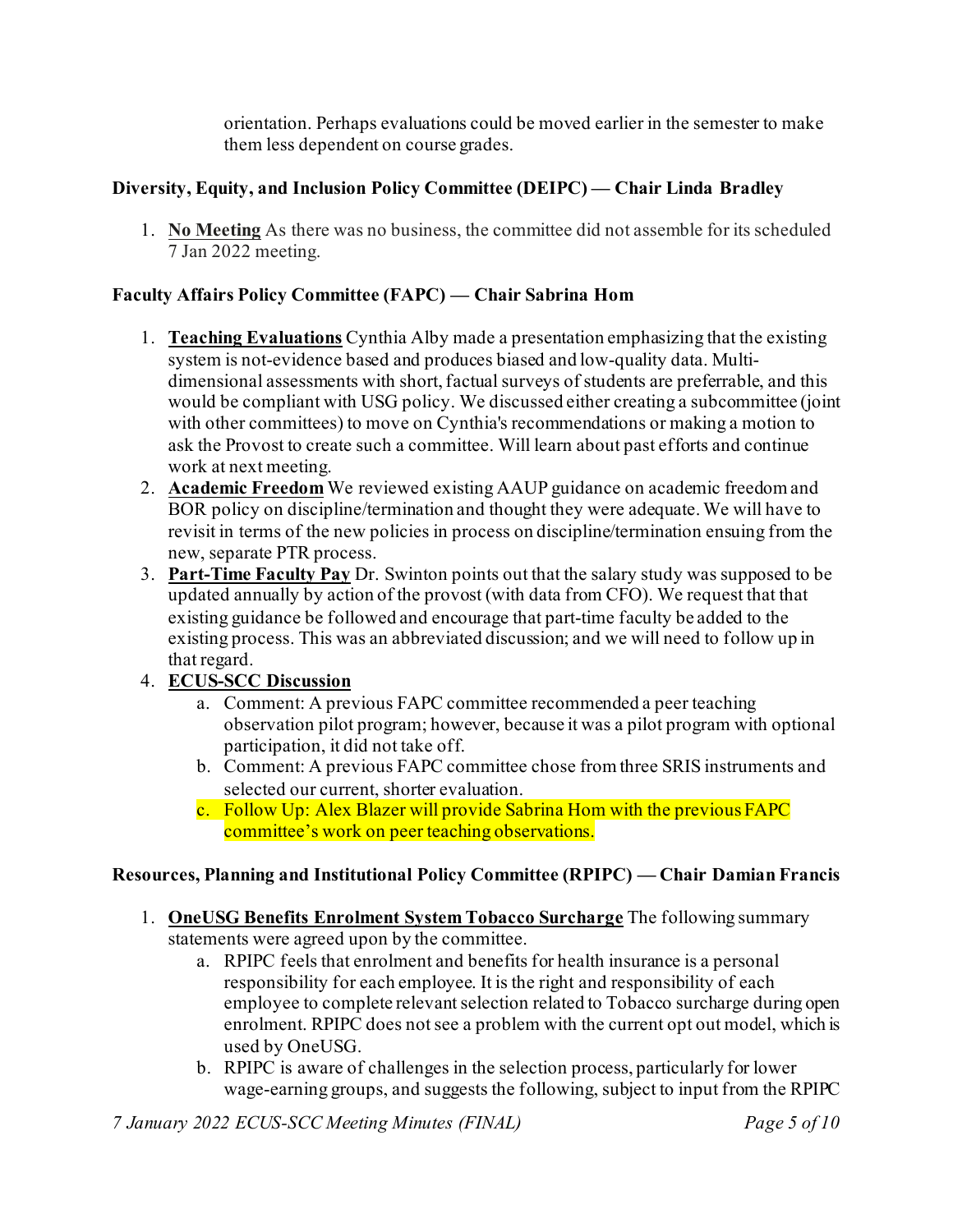HR representative. GCSU HR should adjust the onboarding process to assist faculty and staff with completion of benefits selection during open enrolment. These adjustments should include, but not be limited to, equal access to technical resources such as computers, HR counselling, educational support workshops, and drop-in sessions during the employee workday.

c. RPIPC shall consider preparation of a motion that a process be established by the USG to process refund to those employees who have been charged a tobacco surcharge in error; and that this process be advertised to all potentially impacted employees of the USG.

# 2. **ECUS-SCC Discussion**

- a. Question: Is RPIPC suggesting that it is an employee's personal responsibility to navigate an impossible system?
- b. Answer: The committee feels the first page of open enrollment to opt out or to pay is clear. If people were forced to opt in, no one would opt in.
- c. Comment: The system was not working during open enrollment; I had to enroll over the phone.
- d. Comment: HR offered open enrollment help in the library.
- e. Comment: There is a federal rule that allows insurance companies to charge employees an additional fee when their spouses are offered insurance by their employers.

# **Student Affairs Policy Committee (SAPC) — Chair Gail Godwin**

# 1. **Q and A with Melissa Gerrior, Program Coordinator of the Women's Center**

- 1. Melissa discussed systems and initiatives in place to support the LGBTQ+ community such JED Foundation, Star Alley, RISE, GC LGBTQ app.
- 2. Interested in getting preferred pronouns in Banner but unable per USG. Amy suggested maybe can happen in D2L.
- 3. Martha Colvin Lecture series topic Resilience on Feb 17, 2022
- 4. Melissa will email Jim Berger about adding preferred pronouns to D2L.
- 5. Amy Pinney moved to support Melissa in this initiative. 2<sup>nd</sup> by Molly. Committee approved.
- 6. Melissa Gerrior will report by email outcome.
- 2. **Public Safety**
	- 1. Molly Robbins discussed initiatives with SGA regarding public safety such as self-defense classes and RAVE app, and loss of SNAP.
	- 2. Molly Robbins will bring tasks to committee to support SGA initiatives

# 3. **Mental Health Report on Christie Campus Health**

- 1. Kevin Blanch was concerned about the availability of mental health services especially Christie Campus Health. Is it effective and meeting student needs?
- 2. Gail Godwin will inquire and report back next meeting.

# 4. **ECUS-SCC Discussion**

1. Question: What is the impetus for placing preferred pronouns in Banner? I am unlikely to know 120 student names and remember preferred pronouns. Are they being discriminated against? Training to use gender neutral pronouns is more effective.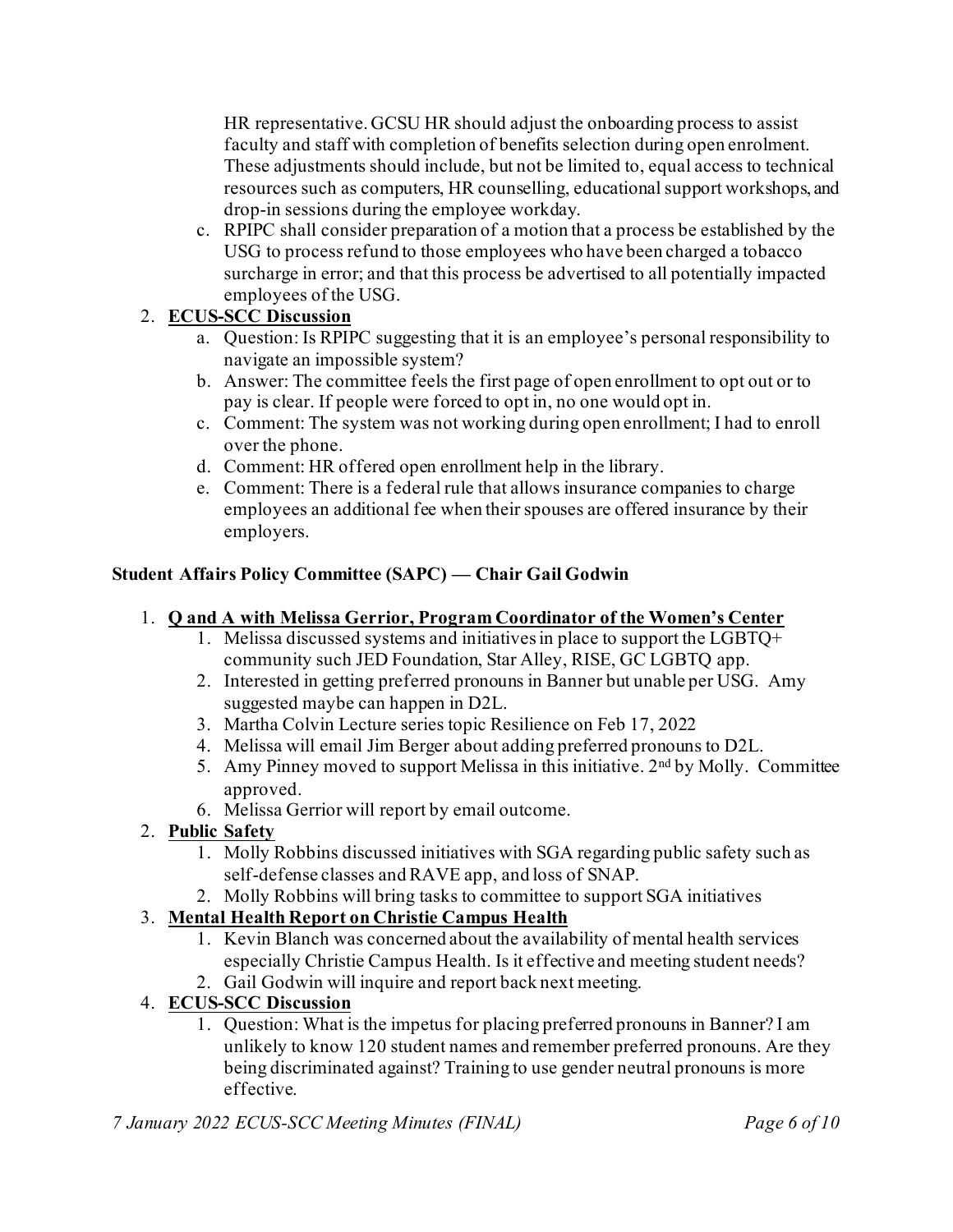- 2. Answer: Students are concerned about being called in class with improper pronouns. In class, I use they/them a lot. In private, I ask students about their pronouns. I don't think student expect faculty to remember their pronouns.
- 3. Comment: Pronouns are another step to identify students individually.

### **VI. Unfinished Business**

### 1. **BOR Tenure Changes**

a. Provost Spirou set up a task force to implement changes in BOR tenure policy. The task force includes many representatives from University Senate; and all colleges are represented as well. The task force's intention is to provide opportunities for feedback. Pairs of task force members have reviewed policies. The most significant changes involve Post-Tenure Review. The task force will discuss faculty timelines, i.e., how the changes will affect faculty members depending on where they are in the promotion and tenure timeline. The task force will provide recommendations to the Provost who will refer recommendations to the President who will refer recommendations to the USG who will refer recommendations to University Senate. USG Provosts collectively requested an extension; however, the USG has not yet responded. The current implementation timeline is that the university must align its promotion and tenure and faculty evaluation policies with the system by the end of spring semester; colleges and departments must align with the university by the end of fall semester.

### 2. **ECUS-SCC Discussion**

a. Comment: The Task Force should share the revisions with faculty when it has a strong draft.

### **VII. New Business**

**1. Steering of Items to Committees**

### a. None.

# **2. University Senate Agenda and Minutes Review**

- a. **Tentative Agenda 21 January 2022**
	- i. Motions
		- 1. SCoN: Revised Slate of Nominees
	- ii. Reports: Administrative reports and committee reports will also be agenda items.
	- i. Supplemental Items of Business: None.
- b. **University Senate Minutes Review** A **Motion** *that the DRAFT minutes of the 19 Nov 2021 of the 2021-2022 University Senate be circulated for university senator review* was made and seconded. **The motion to circulate the minutes was approved.**

### **VIII. Open Discussion**

# **1. None**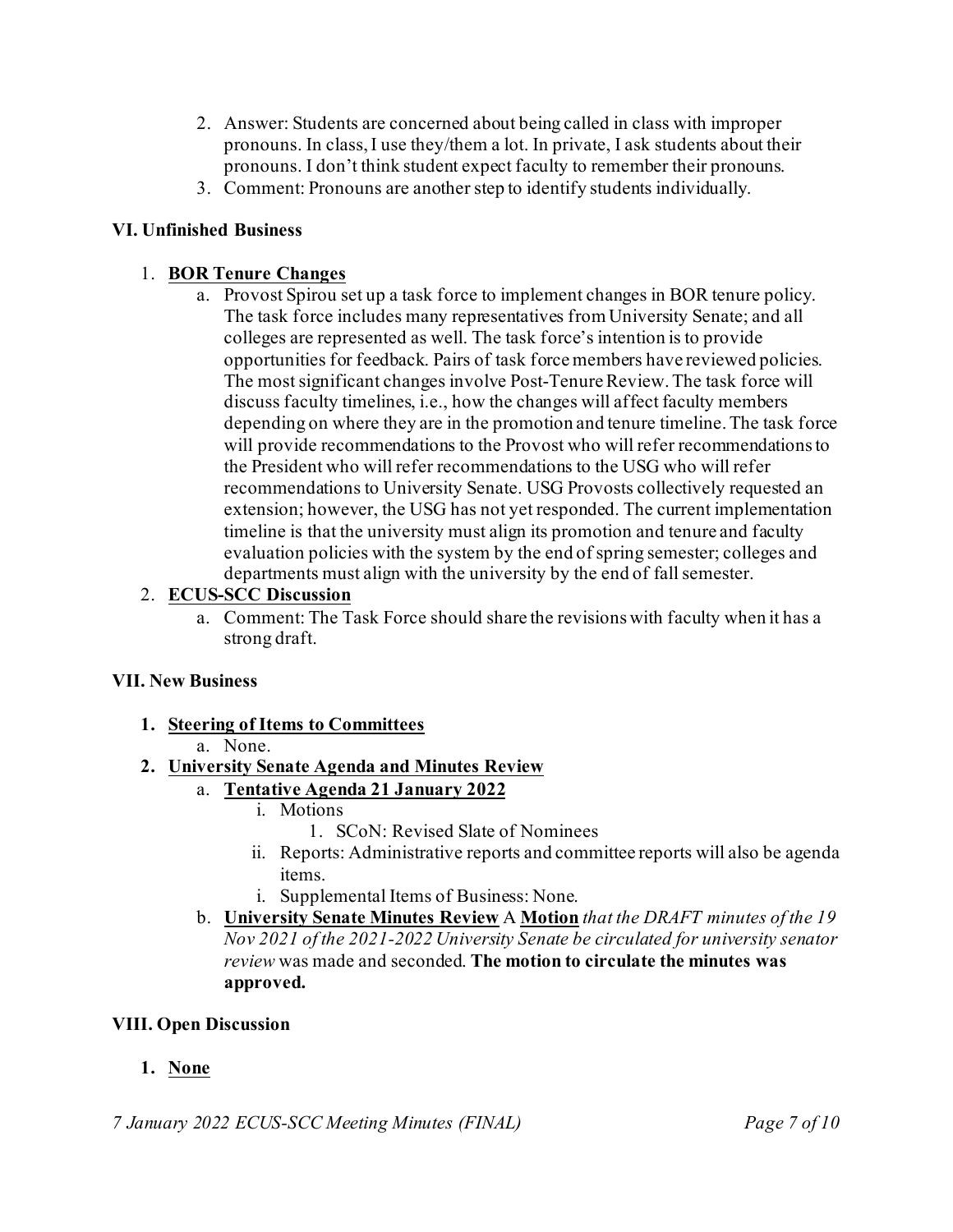#### **IX. Next Meeting**

#### 1. **Calendar**

- a. University Senate Meeting Friday, January 21, 3:30 p.m., Webex
- b. ECUS Meeting Friday, February 11, 2:00 p.m., Webex
- c. ECUS+SCC Meeting Friday, February 11, 3:30 p.m., Webex
- d. University Senate Meeting Friday, February 25, 3:30 p.m., Webex
- 2. **Tentative Agenda** Some of the deliberation today may have generated tentative agenda items for ECUS and ECUS-SCC meetings. Catherine Fowler will ensure that such items (if any) are added to the agenda of a future meeting of ECUS or ECUS-SCC.

#### **X. Adjournment**

1. As there was no further business to consider, a **Motion** *to adjourn the meeting* was made and seconded. **The motion to adjourn was approved and the meeting adjourned at 4:45 p.m.**

#### **XI. Supporting Documents**

1. None.

**Distribution:** First, these minutes will be sent to committee members for review; second, they will be posted to the Senate website.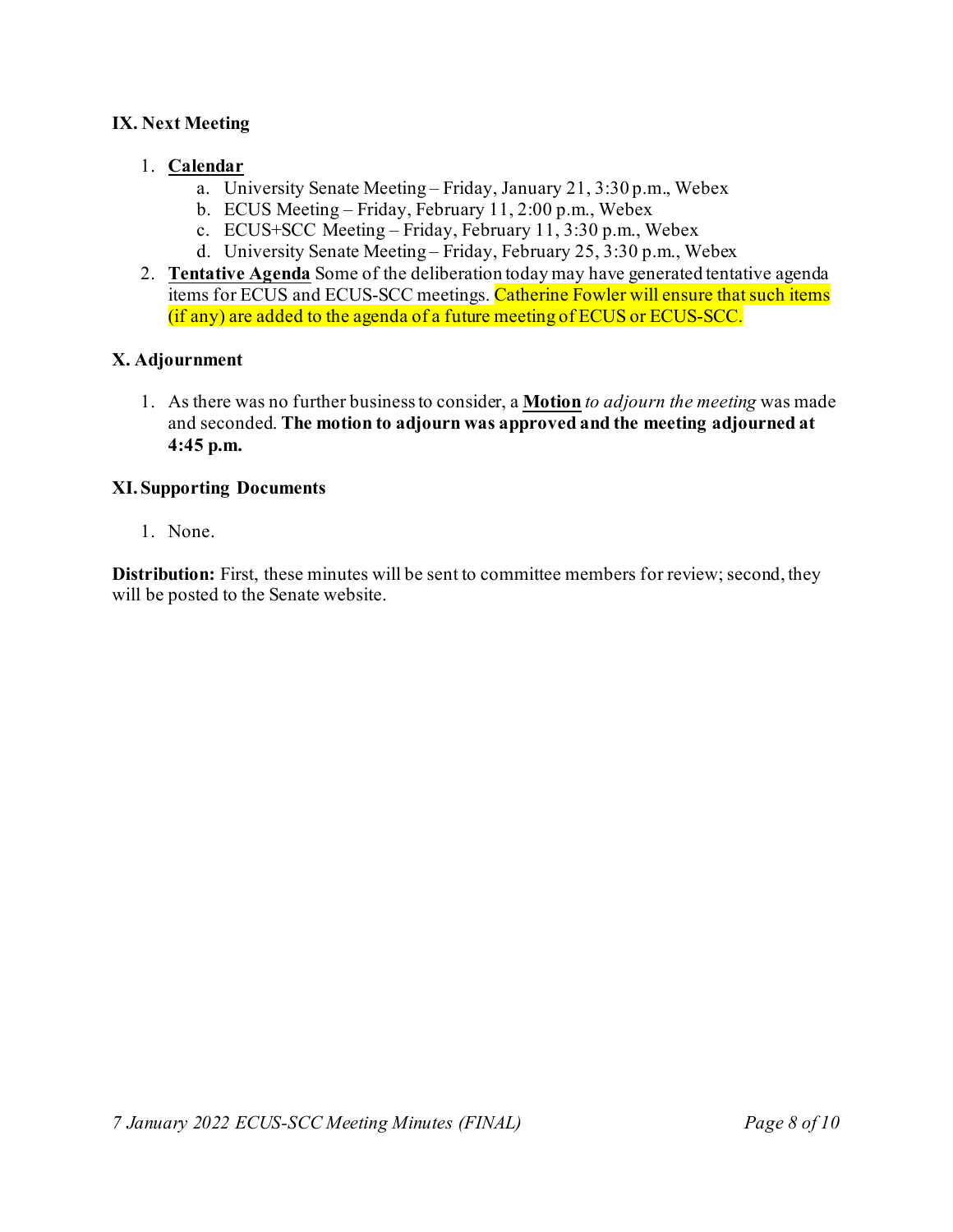**COMMITTEE NAME:**EXECUTIVE COMMITTEE OF THE UNIVERSITY SENATE (ECUS) WITH STANDING COMMITTEE CHAIRS (SCC) **COMMITTEE OFFICERS:**CATHERINE FOWLER (CHAIR),JENNIFER FLORY (VICE-CHAIR), ALEX BLAZER (SECRETARY) **ACADEMIC YEAR:** 2021-2022

| Acronyms                                                            | <b>EFS</b> = Elected Faculty Senator |              |                   |              |      |     |     |                  |                  |                  |
|---------------------------------------------------------------------|--------------------------------------|--------------|-------------------|--------------|------|-----|-----|------------------|------------------|------------------|
| $CoAS = College$ of Arts and Sciences; $CoB = College$ of Business; |                                      |              |                   |              |      |     |     |                  |                  |                  |
| $CoE = College$ of Education; $CoHS = College$ of Health Sciences   |                                      |              |                   |              |      |     |     |                  |                  |                  |
| <b>Meeting Dates</b>                                                | 9/3                                  | 10/1         | $\overline{11/5}$ | 1/7          | 2/11 | 3/4 | 4/8 | $\overline{P}$   | $\mathbf R$      | A                |
| <b>Alex Blazer</b>                                                  |                                      |              |                   |              |      |     |     |                  |                  |                  |
| EFS, CoAS, ECUS                                                     | $\mathbf{P}$                         | $\mathbf{P}$ | $\mathbf{P}$      | $\mathbf{P}$ |      |     |     | $\overline{4}$   | $\overline{0}$   | $\overline{0}$   |
| Secretary                                                           |                                      |              |                   |              |      |     |     |                  |                  |                  |
| Hauke Busch                                                         |                                      |              |                   |              |      |     |     |                  |                  |                  |
| EFS, CoAS, ECUS                                                     | $\mathbf{P}$                         | $\mathbf{P}$ | $\mathbf{P}$      | $\mathbf{P}$ |      |     |     | $\overline{4}$   | $\overline{0}$   | $\mathbf{0}$     |
| <b>Chair Emeritus</b>                                               |                                      |              |                   |              |      |     |     |                  |                  |                  |
| Cathy Cox                                                           | NA                                   | $\mathbf R$  | $\mathbf R$       | $\mathbf R$  |      |     |     | $\boldsymbol{0}$ | $\overline{3}$   | $\boldsymbol{0}$ |
| <b>University President</b>                                         |                                      |              |                   |              |      |     |     |                  |                  |                  |
| Jennifery Flory                                                     |                                      |              |                   |              |      |     |     | $\overline{4}$   | $\boldsymbol{0}$ | $\boldsymbol{0}$ |
| EFS, CoAS                                                           | $\mathbf{P}$                         | ${\bf P}$    | $\mathbf{P}$      | $\mathbf{P}$ |      |     |     |                  |                  |                  |
| <b>ECUS Vice-Chair</b>                                              |                                      |              |                   |              |      |     |     |                  |                  |                  |
| Catherine Fowler                                                    |                                      |              |                   |              |      |     |     |                  |                  |                  |
| EFS, CoHS                                                           | $\mathbf{P}$                         | ${\bf P}$    | $\mathbf{P}$      | $\mathbf{P}$ |      |     |     | $\overline{4}$   | $\boldsymbol{0}$ | $\boldsymbol{0}$ |
| <b>ECUS</b> Chair                                                   |                                      |              |                   |              |      |     |     |                  |                  |                  |
| Karl Manrodt                                                        |                                      |              |                   |              |      |     |     |                  |                  |                  |
| EFS, CoB                                                            | $\mathbf{P}$                         | $\mathbf{P}$ | $\mathbf{P}$      | $\mathbf R$  |      |     |     | $\overline{3}$   | $\mathbf{1}$     | $\mathbf{0}$     |
| <b>ECUS</b> Member                                                  |                                      |              |                   |              |      |     |     |                  |                  |                  |
| Lyndall Muschell                                                    |                                      |              |                   |              |      |     |     |                  |                  |                  |
| EFS, CoE                                                            | $\mathbf{P}$                         | $\mathbf{P}$ | $\mathbf R$       | $\mathbf{P}$ |      |     |     | 3                | $\mathbf{1}$     | $\boldsymbol{0}$ |
| <b>ECUS</b> Member                                                  |                                      |              |                   |              |      |     |     |                  |                  |                  |
| Lamonica Sanford                                                    |                                      |              |                   |              |      |     |     |                  |                  |                  |
| EFS, Library                                                        | $\mathbf{P}$                         | ${\bf P}$    | $\mathbf{P}$      | $\mathbf{P}$ |      |     |     | $\overline{4}$   | $\boldsymbol{0}$ | $\boldsymbol{0}$ |
| <b>ECUS</b> Member                                                  |                                      |              |                   |              |      |     |     |                  |                  |                  |
| Costas Spirou                                                       | $\mathbf{P}$                         | $\mathbf{P}$ | $\mathbf{P}$      | $\mathbf{P}$ |      |     |     | $\overline{4}$   | $\mathbf{0}$     | $\mathbf{0}$     |
| Provost                                                             |                                      |              |                   |              |      |     |     |                  |                  |                  |
| Nicholas Creel                                                      | $\mathbf{P}$                         | $\mathbf{P}$ | $\mathbf{P}$      | $\mathbf{P}$ |      |     |     | $\overline{4}$   | $\theta$         | $\overline{0}$   |
| <b>APC</b> Chair                                                    |                                      |              |                   |              |      |     |     |                  |                  |                  |
| Linda Bradley                                                       | $\mathbf{P}$                         | $\mathbf{P}$ | $\mathbf{P}$      | $\mathbf{P}$ |      |     |     | $\overline{4}$   | $\theta$         | $\boldsymbol{0}$ |
| <b>DEIPC</b> Chair                                                  |                                      |              |                   |              |      |     |     |                  |                  |                  |
| Sabrina Hom                                                         | $\mathbf{P}$                         | $\mathbf{P}$ | $\mathbf{P}$      | $\mathbf{P}$ |      |     |     | $\overline{4}$   | $\theta$         | $\boldsymbol{0}$ |
| <b>FAPC</b> Chair                                                   |                                      |              |                   |              |      |     |     |                  |                  |                  |
| Damian Francis                                                      | $\mathbf{P}$                         | ${\bf P}$    | $\mathbf{P}$      | $\mathbf{P}$ |      |     |     | $\overline{4}$   | $\boldsymbol{0}$ | $\boldsymbol{0}$ |
| <b>RPIPC</b> Chair                                                  |                                      |              |                   |              |      |     |     |                  |                  |                  |

**AGGREGATE MEMBER ATTENDANCE AT COMMITTEE MEETINGS FOR THE ACADEMIC YEAR: "P" denotes Present, "R" denotes Regrets, "A" denotes Absent**

*7 January 2022 ECUS-SCC Meeting Minutes (FINAL) Page 9 of 10*